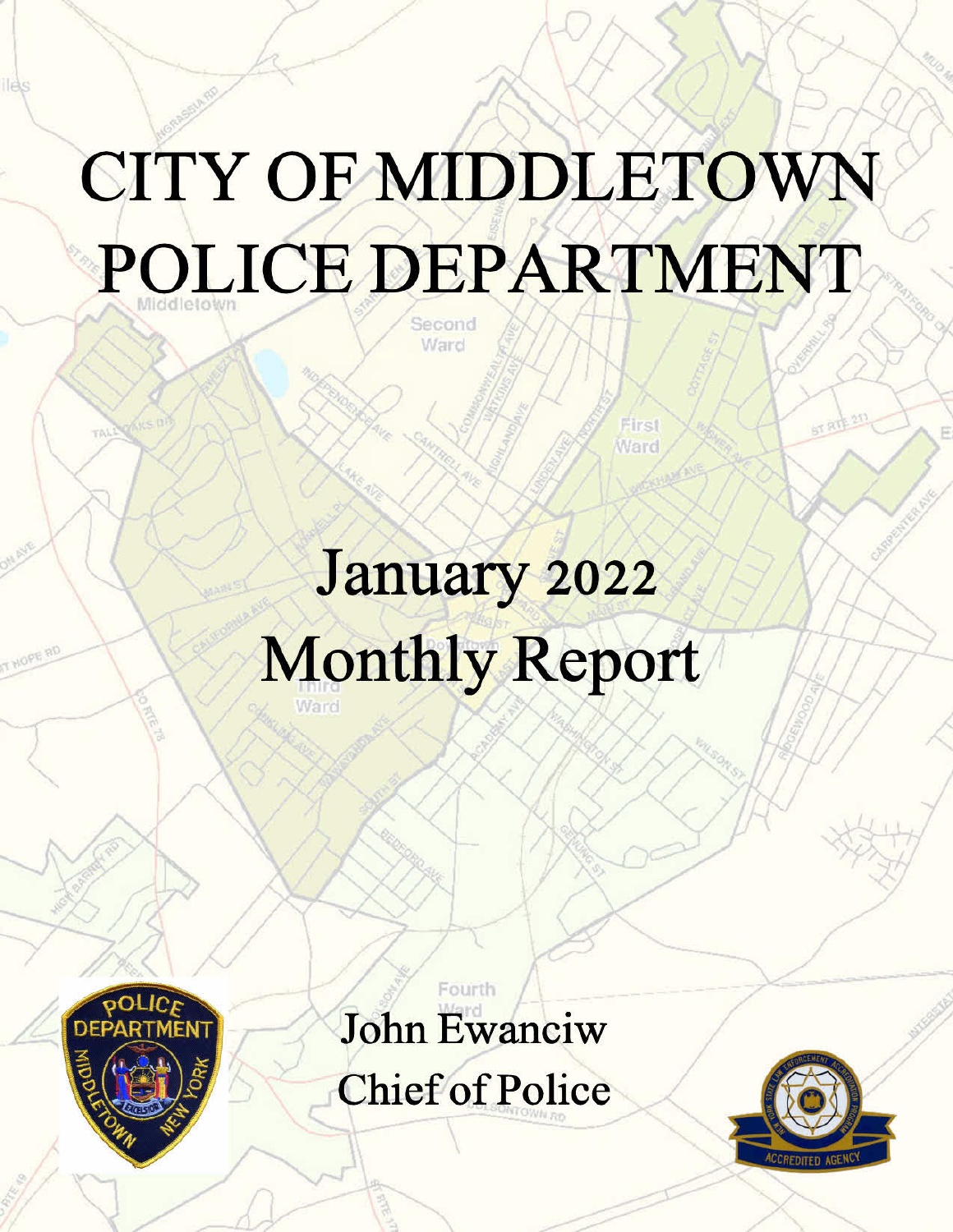

#### CITY OF MIDDLETOWN POLICE DEPARTMENT Í

 $\blacksquare$ **Part One Offenses**

#### **Year To Date Prior Years (Annual Totals)**

| <b>UCR Index</b> | Crime                 | 2021           | 2022           | %<br>Change | <b>UCR Index</b> | Crime                 | 2020<br><b>Totals</b> | 2021<br><b>Totals</b> |
|------------------|-----------------------|----------------|----------------|-------------|------------------|-----------------------|-----------------------|-----------------------|
|                  | 1. Murder             | 0              | 0              |             |                  | 1. Murder             |                       | 0                     |
|                  | 2. Rape               | $\mathbf{2}$   | 0              | $-100%$     |                  | 2. Rape               | 10                    | 9                     |
| <b>Violent</b>   | 3. Robbery            | 0              | $\overline{2}$ |             | <b>Violent</b>   | 3. Robbery            | 22                    | 19                    |
|                  | 4. Assault            | 4              | 8              | 100%        |                  | 4. Assault            | 62                    | 65                    |
|                  | <b>Violent Total</b>  | 6              | 10             | 67%         |                  | <b>Violent Total</b>  | 95                    | 93                    |
|                  | 5. Burglary           | $\overline{2}$ | 4              | 100%        |                  | 5. Burglary           | 57                    | 43                    |
| <b>Property</b>  |                       |                |                |             | <b>Property</b>  |                       |                       |                       |
|                  | 6. Larceny - Theft    | 14             | 29             | 107%        |                  | 6. Larceny - Theft    | 317                   | 292                   |
|                  | 7. Motor Veh. Theft   |                | 3              | 200%        |                  | 7. Motor Veh. Theft   | 33                    | 16                    |
|                  | <b>Property Total</b> | 17             | 36             | 112%        |                  | <b>Property Total</b> | 407                   | 351                   |

| <b>Violent</b> |                       | 3. Robberv           | 0            | $\overline{ }$<br>∠ |      | <b>Violent</b>  |                      | 3. Robberv            | 22  | 19  | $-14%$ |
|----------------|-----------------------|----------------------|--------------|---------------------|------|-----------------|----------------------|-----------------------|-----|-----|--------|
|                |                       |                      |              |                     |      |                 |                      |                       |     |     |        |
|                |                       | 4. Assault           | 4            | 8                   | 100% |                 |                      | 4. Assault            | 62  | 65  | 5%     |
|                |                       | <b>Violent Total</b> | 6            | 10 <sup>1</sup>     | 67%  |                 | <b>Violent Total</b> |                       | 95  | 93  | $-2%$  |
|                |                       |                      |              |                     |      |                 |                      |                       |     |     |        |
|                |                       | 5. Burglary          | $\mathbf{2}$ |                     | 100% |                 |                      | 5. Burglary           | 57  | 43  | $-25%$ |
| Property       |                       |                      |              |                     |      | <b>Property</b> |                      |                       |     |     |        |
|                |                       | 6. Larceny - Theft   | 14           | 29                  | 107% |                 |                      | 6. Larceny - Theft    | 317 | 292 | $-8%$  |
|                |                       |                      |              |                     |      |                 |                      |                       |     |     |        |
|                |                       | 7. Motor Veh. Theft  |              | ٠                   | 200% |                 |                      | 7. Motor Veh. Theft   | 33  | 16  | $-52%$ |
|                | <b>Property Total</b> |                      | 17           | 36                  | 112% |                 |                      | <b>Property Total</b> | 407 | 351 | $-14%$ |
|                |                       |                      |              |                     |      |                 |                      |                       |     |     |        |

**PART 1 TOTALS 23 46 100% PART 1 TOTALS 502 444 -12%**

#### **Blottered Calls**

|  |                  |              |                       |                  | <b>Blottered Calls</b>                       |                                                        |      |          |                                       |                             |
|--|------------------|--------------|-----------------------|------------------|----------------------------------------------|--------------------------------------------------------|------|----------|---------------------------------------|-----------------------------|
|  |                  | Year to Date |                       |                  |                                              |                                                        |      |          |                                       |                             |
|  |                  | $\sim$       | $\sim$<br>$\sim$<br>c | Ō<br>ō<br>œ<br>œ | $\bullet$<br>Ō<br>$\boldsymbol{\varpi}$<br>ō | S<br>$\overline{a}$<br>с<br>⊢<br>᠇<br>$\sim$<br>ō<br>o |      | $\omega$ | $\omega$<br>Ō<br>π<br>$\epsilon$<br>œ | $\bullet$<br>ō<br>$\approx$ |
|  | <b>Blottered</b> |              |                       |                  |                                              |                                                        |      |          |                                       |                             |
|  | . Calls          | 3,671        | 2,276                 | $-1,395$         | $-38%$                                       | 36,215                                                 | 2301 | 2276     | $-25$                                 | $-1%$                       |

|    | <b>Public Service Calls</b> |                     |             |                                          |               |                      | <b>Case Reports Taken</b> |              |                                  |
|----|-----------------------------|---------------------|-------------|------------------------------------------|---------------|----------------------|---------------------------|--------------|----------------------------------|
|    |                             | <b>Month</b><br>äst | Month<br>۵i | Change<br>⋧<br>$\overline{\mathfrak{a}}$ | Change<br>వ్ౖ |                      | Month<br>ast              | Month<br>his | Total<br>to Date<br>2022<br>Vear |
|    | <b>Alarm Responses</b>      | 88                  | 107         | 19                                       | 22%           | <b>Total Reports</b> | 332                       | 282          | 282                              |
| 2. | 911 Hang-ups                | 17                  | 13          | $-4$                                     | $-24%$        |                      |                           |              |                                  |
| 3. | Lockouts                    | 35                  | 42          |                                          | 20%           |                      |                           |              |                                  |
| 4. | <b>Escorts</b>              |                     | 5           | 4                                        | 400%          |                      |                           |              |                                  |
| 5. | <b>Aided Cases</b>          | 64                  | 85          | 21                                       | 33%           |                      |                           |              |                                  |
|    |                             |                     |             |                                          |               |                      |                           |              |                                  |

**Total 205 252 47 23%**

**Domestic Violence Calls** 

|                  | Montl<br>w | his Month | Change<br>Ra | Change<br>వ్ౖ | e<br>Year<br>Total<br>ate<br>2022<br>Date |
|------------------|------------|-----------|--------------|---------------|-------------------------------------------|
| Calls<br>Handled |            |           |              |               |                                           |
| by Dept.<br>1.   | 67         | 48        | $-19$        | $-28%$        | 48                                        |

| <b>Year to Date</b> |  |  |  |  |  |  |  |  |
|---------------------|--|--|--|--|--|--|--|--|
|                     |  |  |  |  |  |  |  |  |

| <b>Blottered</b> | Cases | on Involuntary Trans | Voluntary Transpo |
|------------------|-------|----------------------|-------------------|
| 84               |       |                      | Ō                 |

**% Change**

|     | $\sim$ | m<br>ත<br>m<br>$\alpha$ | m<br>$\overline{\mathbf{r}}$<br>. a | $\omega$<br>ಹ<br>$\sim$<br>$\overline{a}$ |      |      | ь.<br>æ<br>œ | $\overline{\phantom{a}}$ |  |
|-----|--------|-------------------------|-------------------------------------|-------------------------------------------|------|------|--------------|--------------------------|--|
| 671 | 2,276  | $-1,395$                | $-38%$                              | 36,215                                    | 2301 | 2276 | $-25$        | $-1%$                    |  |

| -<br>. .<br>o<br>ä<br>ത | S<br> |     |                      |     |     |     |  |
|-------------------------|-------|-----|----------------------|-----|-----|-----|--|
| 88                      | 107   | 22% | <b>Total Reports</b> | 332 | 282 | 282 |  |

|                              | <b>Domestic Violence Calls</b> |                                    |                       |          |              | <b>Narcotics Search Warrants</b> |  |             |                  |                  |    |  |
|------------------------------|--------------------------------|------------------------------------|-----------------------|----------|--------------|----------------------------------|--|-------------|------------------|------------------|----|--|
|                              |                                | ≂<br>e<br>š<br>$\overline{\omega}$ | Ф<br>Ō<br>ಹ<br>ō<br>ದ | န္တ<br>ō | 2022<br>Date |                                  |  | ఙ<br>ō<br>œ | ω<br>ō<br>œ<br>ō | m<br>o<br>ನ<br>N |    |  |
| Calls<br>Handled<br>by Dept. | 67                             | 48                                 | $-19$                 | $-28%$   | 48           |                                  |  | 0           | 0%               |                  | 16 |  |

**Mental Health Calls for Service**

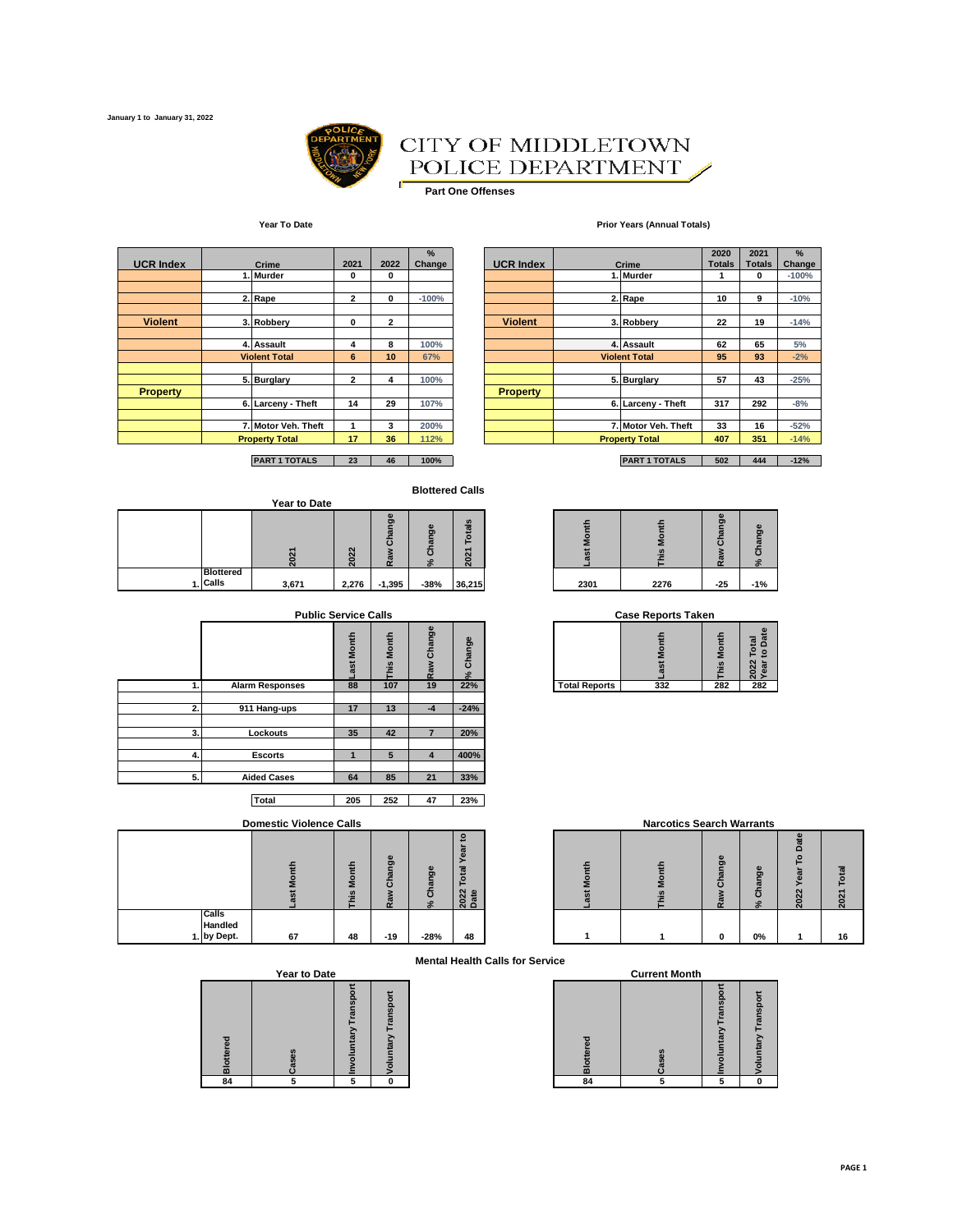

# CITY OF MIDDLETOWN POLICE DEPARTMENT ſ

#### **Monthly Offense Report**

### **Part One Offenses**

**January 1 through January 31, 2022**

|                         | 2021                    | 2022                    | Raw Change     | <b>Last Month</b> | <b>This Month</b>       | Raw Change              |
|-------------------------|-------------------------|-------------------------|----------------|-------------------|-------------------------|-------------------------|
| <b>Murder</b>           | $\bf{0}$                | $\bf{0}$                | $\bf{0}$       | $\bf{0}$          | $\bf{0}$                | $\bf{0}$                |
|                         |                         |                         |                |                   |                         |                         |
|                         |                         |                         | $-2$           |                   |                         | $\bf{0}$                |
|                         |                         |                         |                |                   |                         |                         |
| <b>Robbery</b>          | $\bf{0}$                | $\overline{2}$          | $\overline{2}$ | $\bf{0}$          | $\overline{2}$          | $\overline{2}$          |
|                         |                         |                         |                |                   |                         |                         |
| <b>Assault</b>          | $\overline{\mathbf{4}}$ | 8                       | 4              | $\overline{2}$    | 8                       | $6\phantom{1}$          |
|                         |                         |                         |                |                   |                         |                         |
|                         | $\overline{2}$          | $\overline{\mathbf{4}}$ | $\overline{2}$ | $\mathbf 1$       | $\overline{\mathbf{4}}$ | $\overline{\mathbf{3}}$ |
|                         |                         |                         |                |                   |                         |                         |
| <b>Larceny - Theft</b>  | 14                      | 29                      | 15             | 29                | 29                      | $\bf{0}$                |
|                         |                         |                         |                |                   |                         |                         |
| <b>Motor Veh. Theft</b> | 1                       | 3                       | $\overline{2}$ | $\overline{2}$    | 3                       | 1                       |
| <b>Total</b>            | 23                      | 46                      | 23             | 34                | 46                      | 12                      |
|                         | Rape<br><b>Burglary</b> | $\overline{2}$          | $\bf{0}$       |                   | $\bf{0}$                | $\bf{0}$                |

| <b>Total Violent</b>  |  |  |
|-----------------------|--|--|
| <b>Total Property</b> |  |  |

| <b>Monthly Violent</b>  |  |  |
|-------------------------|--|--|
| <b>Monthly Property</b> |  |  |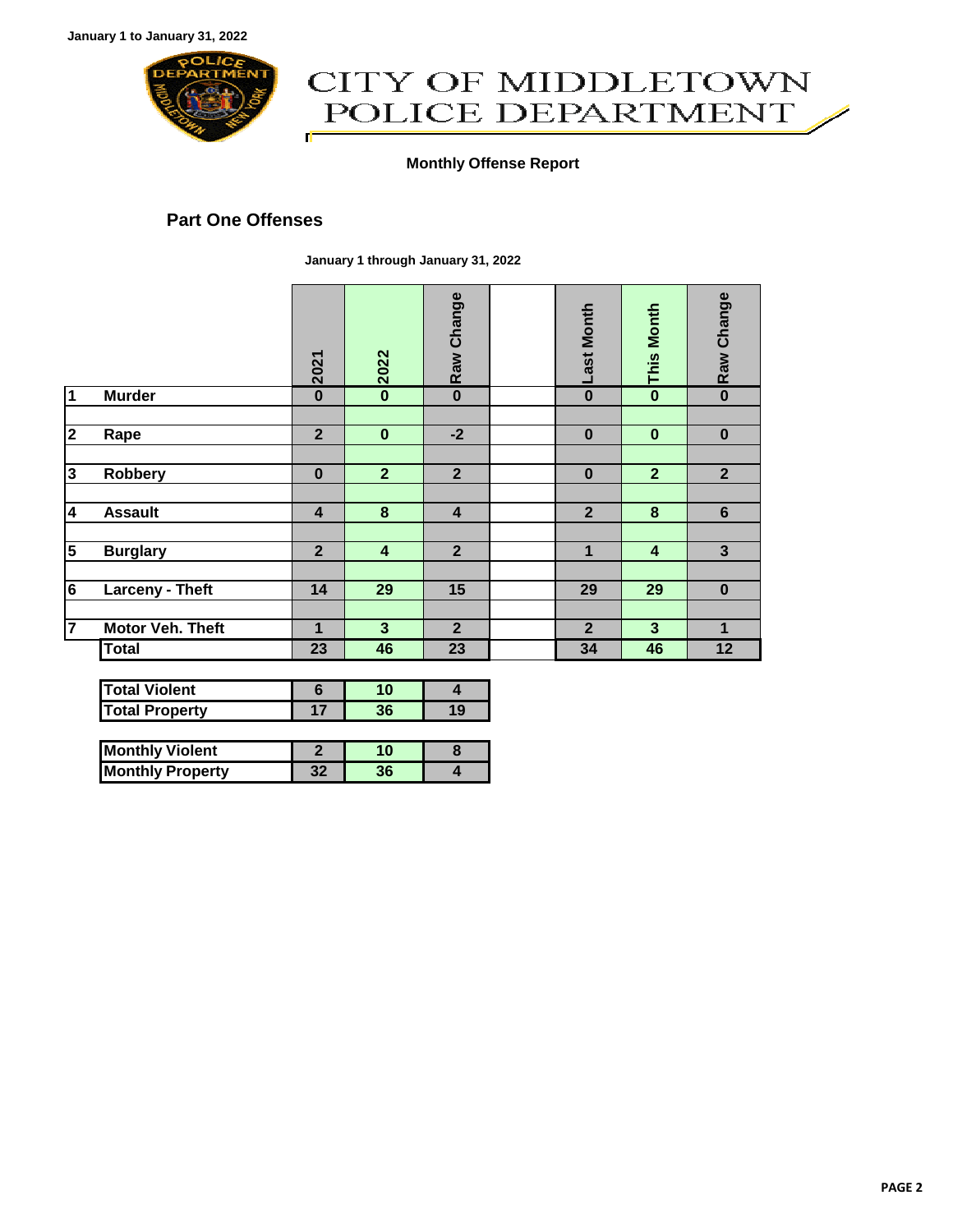**January 1 to January 31, 2022**



## CITY OF MIDDLETOWN POLICE DEPARTMENT ſ

#### **Monthly Offense Report**

#### **Part Two Offenses**

**January 1 through January 31, 2022**

|                   |                                            | 2021                    | 2022                    | Raw Change              | <b>OLast Month</b> | <b>This Month</b>       | Raw Change              |
|-------------------|--------------------------------------------|-------------------------|-------------------------|-------------------------|--------------------|-------------------------|-------------------------|
| 9.                | <b>Arson</b>                               | $\overline{\mathbf{0}}$ | $\overline{\mathbf{0}}$ | $\overline{\mathbf{0}}$ |                    | $\overline{\mathbf{0}}$ | $\overline{\mathbf{0}}$ |
|                   |                                            | $\overline{\mathbf{0}}$ | $\overline{\mathbf{0}}$ | $\overline{\mathbf{0}}$ | $\overline{1}$     | $\overline{\mathbf{0}}$ | $-1$                    |
| 10.               | Kidnapping                                 |                         |                         |                         |                    |                         |                         |
| 11.               | <b>Narcotics</b>                           | $\overline{21}$         | $\overline{\mathbf{3}}$ | $-18$                   | 13                 | $\overline{\mathbf{3}}$ | $-10$                   |
|                   |                                            |                         |                         |                         |                    |                         |                         |
| 12.               | <b>Dangerous Weapons</b>                   | $\mathbf{1}$            | $\bf{0}$                | $-1$                    | $\mathbf{2}$       | $\bf{0}$                | $-2$                    |
|                   | 13. Sex Offenses                           | $\overline{\mathbf{2}}$ | 1                       | $-1$                    | $\overline{2}$     | 1                       | $-1$                    |
|                   |                                            |                         |                         |                         |                    |                         |                         |
| 14.               | <b>Forgery/Counterfeiting</b>              | $\bf{0}$                | $\bf{0}$                | $\bf{0}$                | $\mathbf{1}$       | $\bf{0}$                | $-1$                    |
|                   |                                            |                         |                         |                         |                    |                         |                         |
| $\overline{15}$ . | Prostitution                               | $\bf{0}$                | $\mathbf{0}$            | $\mathbf{0}$            | $\bf{0}$           | $\bf{0}$                | $\mathbf{0}$            |
| 16.               | <b>Stolen Property</b>                     | 0                       | $\bf{0}$                | $\bf{0}$                | $\overline{2}$     | $\bf{0}$                | $-2$                    |
|                   |                                            |                         |                         |                         |                    |                         |                         |
| 17.               | <b>Criminal Mischief</b>                   | 14                      | 10                      | $-4$                    | 22                 | 10                      | $-12$                   |
|                   |                                            |                         |                         |                         |                    |                         |                         |
| 18.               | <b>Fraud</b>                               | 9                       | $\overline{2}$          | $-7$                    | 4                  | $\overline{2}$          | $-2$                    |
| 19.               | Gambling                                   | 0                       | $\mathbf 0$             | $\bf{0}$                | 0                  | $\bf{0}$                | $\bf{0}$                |
|                   |                                            |                         |                         |                         |                    |                         |                         |
| 20.               | <b>Offense Against Public</b><br>Order     | $\bf{0}$                | $\bf{0}$                | $\bf{0}$                | $\bf{0}$           | $\bf{0}$                | $\bf{0}$                |
| 21.               | <b>Simple Assault</b>                      | 21                      | $\overline{23}$         | $\overline{2}$          | 29                 | 23                      | -6                      |
|                   |                                            |                         |                         |                         |                    |                         |                         |
| 22.               | <b>D.W.I.</b>                              | 3                       | $\overline{2}$          | $-1$                    | 5                  | $\overline{2}$          | $-3$                    |
|                   |                                            |                         |                         |                         |                    |                         |                         |
| 23.               | Unauth. Use of M.V.                        | $\bf{0}$                | $\bf{0}$                | $\bf{0}$                | $\mathbf{1}$       | $\bf{0}$                | $-1$                    |
|                   |                                            | $\bf{0}$                | $\overline{2}$          | $\overline{2}$          |                    | $\overline{2}$          | $\overline{2}$          |
| 24.               | <b>Disorderly Conduct.</b>                 |                         |                         |                         | $\bf{0}$           |                         |                         |
| 25.               | <b>All Other Offenses</b>                  | 12                      | 12                      | $\bf{0}$                | $\overline{7}$     | 12                      | 5                       |
|                   | <b>Total</b>                               | 83                      | 55                      | $-28$                   | 89                 | 55                      | $-34$                   |
|                   |                                            |                         |                         |                         |                    |                         |                         |
|                   | <b>Grand Total of Parts One</b><br>and Two | 106                     | 101                     | -5                      | 123                | 101                     | $-22$                   |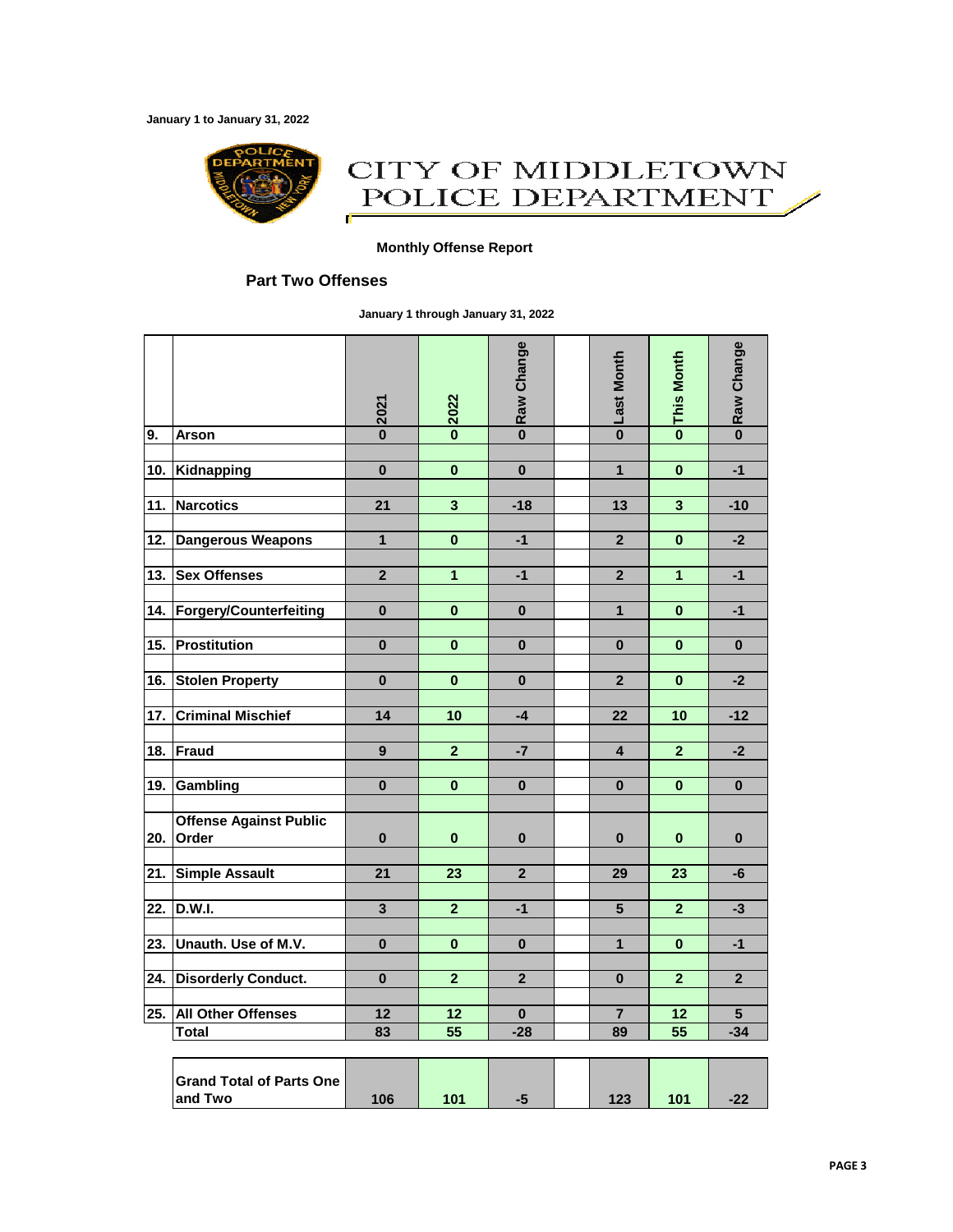

#### CITY OF MIDDLETOWN POLICE DEPARTMENT Í

#### **Monthly Arrest Report January 2022**

#### **Part One Arrests**

**Year To Date January 1 through January 31, 2022**

|                  |                            | 2021           | 2022           | Change<br>Raw | % Change | <b>Totals</b><br>2021 | 2020 Totals    | Month<br>ast   | <b>Month</b><br>This | Change<br>Raw | Change<br>$\mathcal{S}^{\mathsf{c}}$ |
|------------------|----------------------------|----------------|----------------|---------------|----------|-----------------------|----------------|----------------|----------------------|---------------|--------------------------------------|
| 1.               | Murder                     | $\bf{0}$       | $\mathbf{0}$   | $\mathbf{0}$  |          | $\mathbf{0}$          | $\overline{1}$ | $\bf{0}$       | $\mathbf{0}$         | $\bf{0}$      |                                      |
|                  |                            |                |                |               |          |                       |                |                |                      |               |                                      |
| $\overline{2}$ . | Rape                       | $\bf{0}$       | $\mathbf{0}$   | $\mathbf{0}$  |          | $\overline{2}$        | 1              | $\bf{0}$       | $\mathbf{0}$         | $\bf{0}$      |                                      |
|                  |                            |                |                |               |          |                       |                |                |                      |               |                                      |
| 3.               | Robbery                    |                | $\bf{0}$       | $-1$          | $-100%$  | 17                    | 8              |                | $\bf{0}$             | $-1$          | $-100%$                              |
|                  |                            |                |                |               |          |                       |                |                |                      |               |                                      |
| 4.               | Agg. Assault               |                | $\overline{2}$ | 1             | 100%     | 33                    | 40             | $\overline{2}$ | $\overline{2}$       | $\bf{0}$      | $0\%$                                |
|                  |                            |                |                |               |          |                       |                |                |                      |               |                                      |
| 5.               | <b>Burglary</b>            |                |                | $\bf{0}$      | 0%       | $\overline{9}$        | 17             | $\bf{0}$       | 1.                   | $\mathbf{1}$  |                                      |
|                  |                            |                |                |               |          |                       |                |                |                      |               |                                      |
| 6.               | Larceny - Theft            | $\overline{2}$ | $\overline{2}$ | $\bf{0}$      | 0%       | 32                    | 49             | $\overline{2}$ | $\overline{2}$       | $\bf{0}$      | $0\%$                                |
|                  |                            |                |                |               |          |                       |                |                |                      |               |                                      |
| 7.               | <b>Motor Vehicle Theft</b> | $\bf{0}$       | $\bf{0}$       | $\bf{0}$      |          | 4                     | $\overline{9}$ | $\bf{0}$       | $\bf{0}$             | $\bf{0}$      |                                      |
|                  | Total                      | 5              | 5              | $\mathbf{0}$  | 0%       | 97                    | 125            | 5              | 5                    | $\bf{0}$      | $0\%$                                |

| o Last Month   | o This Month   | o Raw Change            | % Change |
|----------------|----------------|-------------------------|----------|
|                |                |                         |          |
|                |                |                         |          |
| $\bf{0}$       | 0              | $\overline{\mathbf{0}}$ |          |
|                |                |                         |          |
| 1              | $\mathbf{0}$   | $-1$                    | $-100%$  |
|                |                |                         |          |
| $\overline{2}$ | $\overline{a}$ | 0                       | 0%       |
|                |                |                         |          |
| $\bf{0}$       | 1              | 1                       |          |
|                |                |                         |          |
| $\overline{2}$ | $\overline{2}$ | 0                       | 0%       |
|                |                |                         |          |
| 0              | O              | $\overline{\mathbf{0}}$ |          |
| 5              | 5              | $\overline{\mathbf{0}}$ | 0%       |

#### **Part Two Arrests**

**Year To Date**

|     |                                          | 2021                    | 2022                    | Raw Change              | % Change | 2021 Totals    | 2020 Totals    | Last Month     | This Month              | Raw Change              | % Change |
|-----|------------------------------------------|-------------------------|-------------------------|-------------------------|----------|----------------|----------------|----------------|-------------------------|-------------------------|----------|
| 8.  | Arson                                    | $\bf{0}$                | $\mathbf{0}$            | $\bf{0}$                |          | $\overline{2}$ | $\mathbf{0}$   | $\mathbf{0}$   | $\mathbf{0}$            | $\mathbf{0}$            |          |
|     |                                          |                         |                         |                         |          |                |                |                |                         |                         |          |
| 9.  | Kidnapping                               | $\bf{0}$                | $\mathbf{0}$            | $\bf{0}$                |          | 11             | $\overline{4}$ | $\mathbf{1}$   | $\mathbf{0}$            | $-1$                    | $-100%$  |
|     |                                          |                         |                         |                         |          |                |                |                |                         |                         |          |
| 10. | Dangerous Drugs / Marihuana              | 21                      | $\overline{\mathbf{4}}$ | $-17$                   | $-81%$   | 161            | 385            | 13             | $\overline{\mathbf{4}}$ | -9                      | $-69%$   |
|     |                                          |                         |                         |                         |          |                |                |                |                         |                         |          |
| 11. | Weapons                                  | $\mathbf{1}$            | $\mathbf{0}$            | $-1$                    | $-100%$  | 11             | 11             | $\overline{2}$ | $\mathbf{0}$            | $-2$                    | $-100%$  |
| 12. | <b>Sex Offenses</b>                      | $\mathbf{0}$            | $\mathbf{1}$            | $\mathbf{1}$            |          | $\overline{7}$ | $\overline{5}$ | $\pmb{0}$      | $\mathbf{1}$            | $\mathbf{1}$            |          |
|     |                                          |                         |                         |                         |          |                |                |                |                         |                         |          |
| 13. | <b>Forgery/Counterfeiting</b>            | $\mathbf{0}$            | $\mathbf{0}$            | $\bf{0}$                |          | $\overline{3}$ | 1              | $\mathbf{0}$   | $\mathbf{0}$            | $\mathbf{0}$            |          |
|     |                                          |                         |                         |                         |          |                |                |                |                         |                         |          |
| 14. | Prostitution                             | $\bf{0}$                | $\mathbf{0}$            | $\bf{0}$                |          | $\mathbf{0}$   | 5              | $\mathbf{0}$   | $\mathbf{0}$            | $\bf{0}$                |          |
|     |                                          |                         |                         |                         |          |                |                |                |                         |                         |          |
| 15. | <b>Stolen Property</b>                   | $\mathbf{0}$            | $\mathbf{0}$            | $\bf{0}$                |          | 6              | 6              | $\mathbf{1}$   | $\mathbf{0}$            | $-1$                    | $-100%$  |
|     |                                          |                         |                         |                         |          |                |                |                |                         |                         |          |
| 16. | <b>Criminal Mischief</b>                 | $\overline{\mathbf{3}}$ | 6                       | $\overline{\mathbf{3}}$ | 100%     | 67             | 73             | 5              | 6                       | $\mathbf{1}$            | 20%      |
|     |                                          |                         |                         |                         |          |                |                |                |                         |                         |          |
| 17. | Fraud                                    | $\mathbf{1}$            | $\mathbf{0}$            | $-1$                    | $-100%$  | 5              | 10             | $\mathbf{0}$   | $\mathbf{0}$            | $\bf{0}$                |          |
|     |                                          |                         |                         |                         |          |                |                |                |                         |                         |          |
| 18. | Gambling                                 | $\mathbf{0}$            | $\mathbf{0}$            | $\bf{0}$                |          | $\mathbf{0}$   | $\mathbf{0}$   | $\bf{0}$       | $\mathbf{0}$            | $\mathbf{0}$            |          |
|     |                                          |                         |                         |                         |          |                |                |                |                         |                         |          |
| 19. | Offense Against Public Order             | $\mathbf{0}$            | $\mathbf{0}$            | $\bf{0}$                |          | $\mathbf{0}$   | $\mathbf{0}$   | $\mathbf{0}$   | $\mathbf{0}$            | $\mathbf{0}$            |          |
| 20. | <b>Simple Assault</b>                    | $\overline{7}$          | $\overline{7}$          | $\bf{0}$                | 0%       | 107            | 89             | 11             | $\overline{7}$          | $-4$                    | $-36%$   |
|     |                                          |                         |                         |                         |          |                |                |                |                         |                         |          |
| 21. | D.W.I.                                   | $\overline{\mathbf{3}}$ | $\mathbf{2}$            | $-1$                    | $-33%$   | 33             | 27             | 5              | $\overline{2}$          | $-3$                    | $-60%$   |
|     |                                          |                         |                         |                         |          |                |                |                |                         |                         |          |
| 22. | Unauth. Use of M.V.                      | $\bf{0}$                | $\mathbf{0}$            | $\bf{0}$                |          | $\mathbf{0}$   | $\mathbf{0}$   | $\mathbf{0}$   | $\mathbf{0}$            | $\mathbf{0}$            |          |
|     |                                          |                         |                         |                         |          |                |                |                |                         |                         |          |
| 23. | <b>Disorderly Conduct</b>                | $\mathbf{0}$            | $\overline{2}$          | $\overline{2}$          |          | 11             | 21             | $\bf{0}$       | $\overline{2}$          | $\overline{2}$          |          |
|     |                                          |                         |                         |                         |          |                |                |                |                         |                         |          |
| 24. | All Other Offenses (U.C.R.)              | 5                       | 6                       | $\overline{1}$          | 20%      | 86             | 82             | 3              | 6                       | $\overline{\mathbf{3}}$ | 100%     |
|     |                                          |                         |                         |                         |          |                |                |                |                         |                         |          |
| 25. | All Other Offenses not reported by UCR.  | 98                      | 69                      | $-29$                   | $-30%$   | 1265           | 1085           | 111            | 69                      | $-42$                   | $-38%$   |
|     | <b>Total</b>                             | 139                     | 97                      | $-42$                   | $-30%$   | 1775           | 1804           | 152            | 97                      | $-55$                   | $-36%$   |
|     |                                          |                         |                         |                         |          |                |                |                |                         |                         |          |
|     |                                          |                         |                         |                         |          |                |                |                |                         |                         |          |
|     | Grand Total of Parts One and Two Arrests | 144                     | 102                     | $-42$                   | $-29%$   | 1872           | 1929           | 157            | 102                     | $-55$                   | $-35%$   |